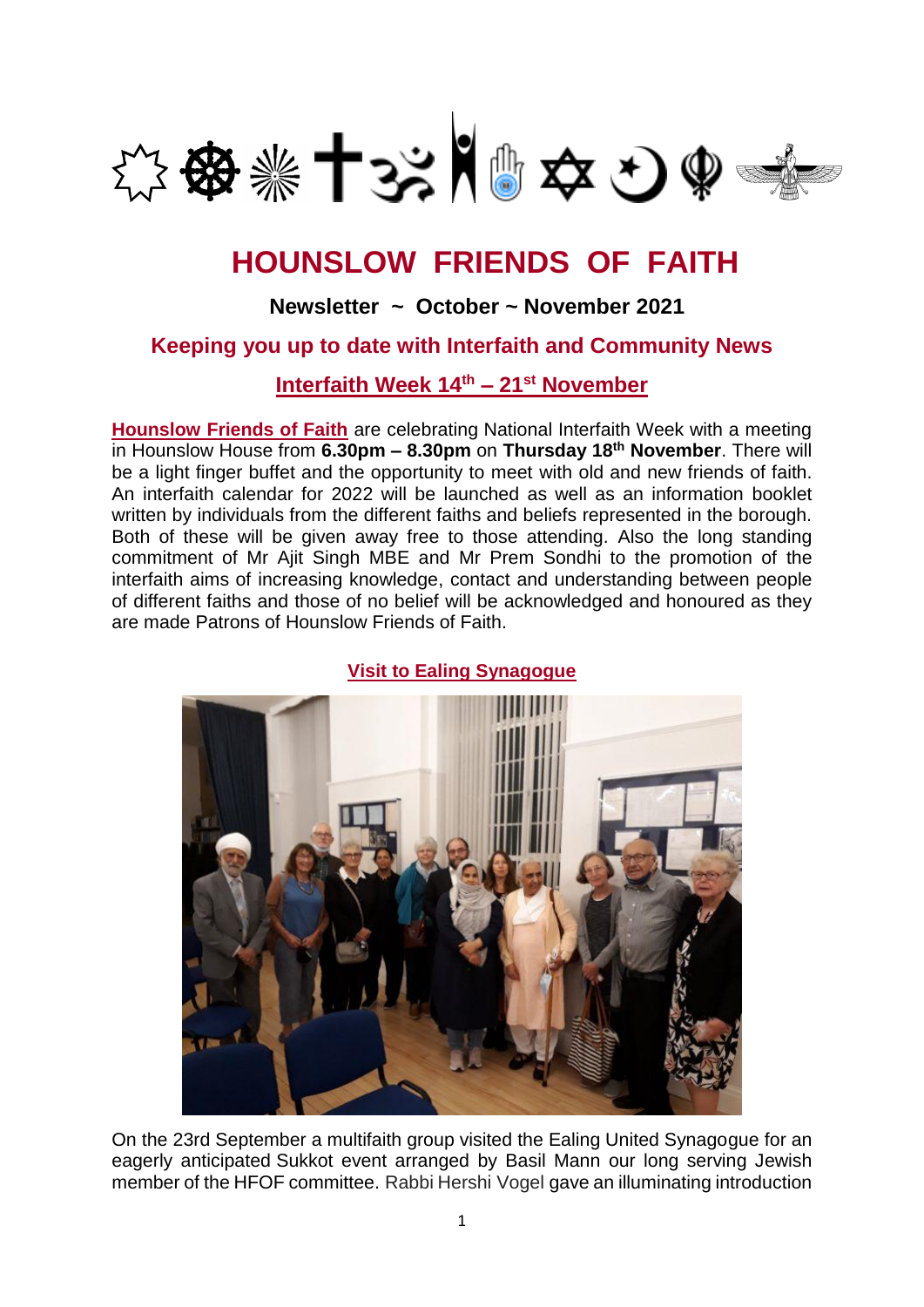to the festival and its spiritual significance as both a harvest festival and as a Torah commanded commemoration of the children of Israel's endurance during their forty years after the Exodus from Egypt surviving in the wilderness with only temporary shelter.

We heard how this is a delightful and much loved week-long festival celebrated by Jewish families after the solemnity of Yom Kippur during the Jewish season of festivals. A temporary booth is put up in gardens and on balconies partly open to the sky and festooned with foliage, fruit and flowers where the family will eat their meals for the duration of the festival. Our group visited the sukkah put up at the synagogue covered in laurel leaves and we heard more about its significance and the Sukkot prayers and rituals.

Basil gave us a fascinating guided tour of the synagogue and opened the tabernacle specially draped in white for the season of festivals. We were shown the beautiful scrolls covered in the traditional elaborate silver ornamentation. The regular Orthodox Jewish services were described and we were able to look at displays of photographs and documents illustrating the history of Ealing synagogue.

The visit concluded by sharing fruit in the sukkah, group photographs and a final blessing from the rabbi who was warmly thanked for his welcome. All agreed it had been a most memorable and enjoyable occasion and for some of the group it had been their first visit to a synagogue.





Words and Pictures contributed by David Baldwin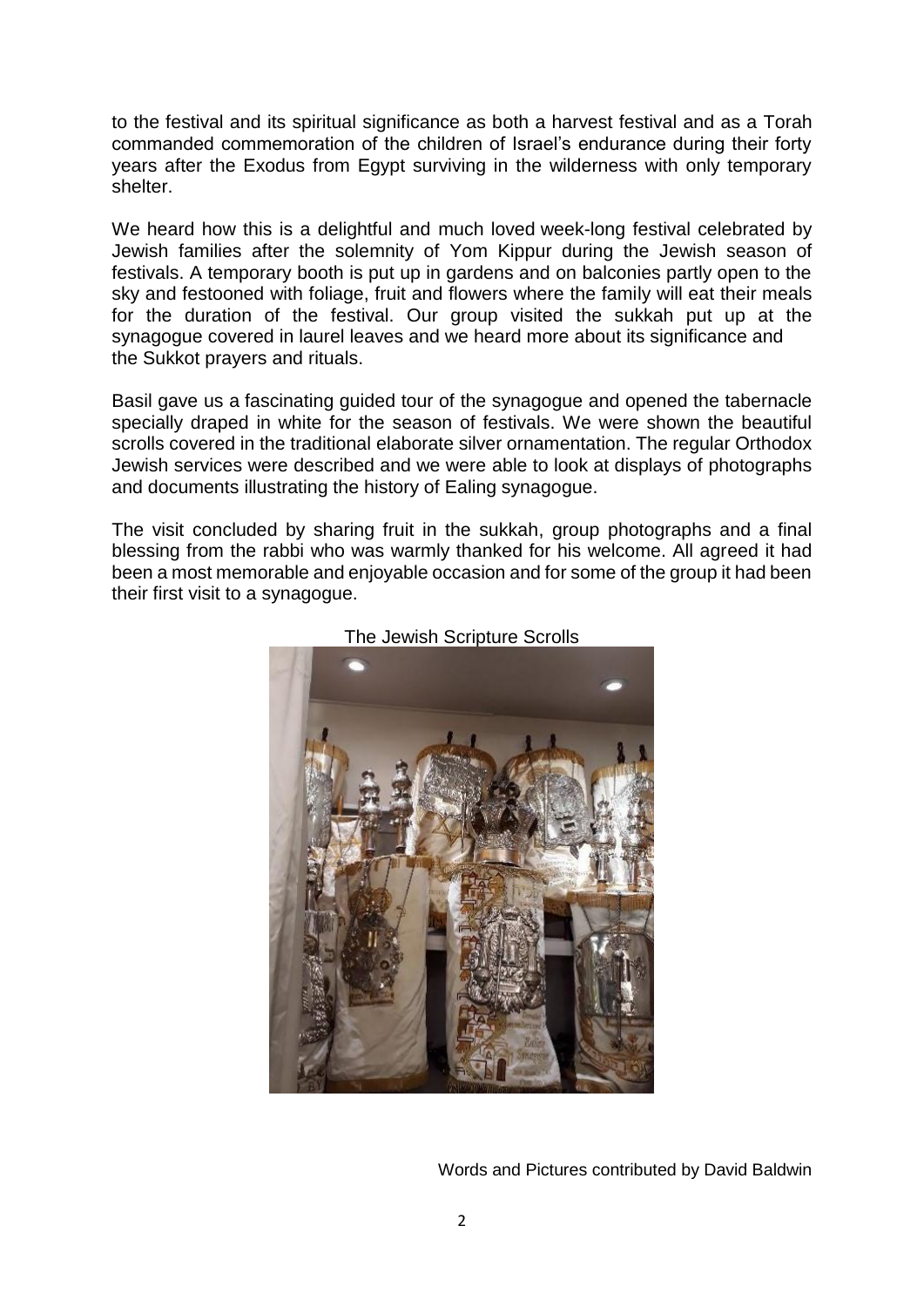### **Hounslow Friends of Faith received an invitation from Richmond Faiths Forum to join a zoom entitled: Young Voices from Israel/Palestine on 4th October**

### **facilitated by 'Solutions not Sides' an Education Charity**

We were first shown short videos describing the lives of two young women in their twenties; one a Conservative Jewish Israeli and the other a Muslim Palestinian. (We were asked not to share the women's names outside the zoom for security reasons.)

Both women were present on the zoom and answered questions posed by those attending. We heard that the Palestinian woman had never been allowed to visit Israel and while growing up she was taught the Israelis were the enemy and had all the power. The Israelis she saw were mainly soldiers with weapons. It was not until she visited Germany for a summer peace camp three years ago that she met Israelis for the first time. Likewise the Jewish woman who had travelled and lived in many countries as she grew up thought she had never been close to one of the 'enemy' Palestinians. When she discovered that some of her fellow students, who were Arab Israelis, were actually Palestinians she was surprised that they were human just like her.

During the discussions similarities were made between the situation in Israel-Palestine and how it was in Northern Ireland during the Troubles. Again there was demonising of the opposition and almost no meeting across the divide between Protestants and Roman Catholics.

The two women are both active peace campaigners but said how hard it is and although they remained hopeful they did not see much progress. The evening helped me understand a little more the complexities and problems of the area and has encouraged me to continue praying for peace in this 'Holy Land'.

Barbara McIntivey

### **A prayer from The Methodist Prayer Handbook 2021/22:**

For Israel/Palestine, the land of promise, **we give thanks** For the hopes of the children and the wisdom of the aged, **we give thanks** For the prayers of the honest and the recognition of reality, **we give thanks** For the array of faiths, cultures, races and traditions, **we give thanks**

May we at a distance, honour all that is good, lament all that is tragic, seek knowledge in our ignorance and be humble in our assessment so we may think, speak and act with integrity. **Amen**

### **Tuesday 19th October 7.30 – 9.30pm at St Mary's Church, Osterley Road**

### *Can we be an Eco-friendly Community?*

Films/Panel representing local environmental initiatives/Q & A session tea/coffee/juice/wine

RSVP [stmaryparishcentre@tiscali.co.uk](mailto:stmaryparishcentre@tiscali.co.uk) or 020 8569 7312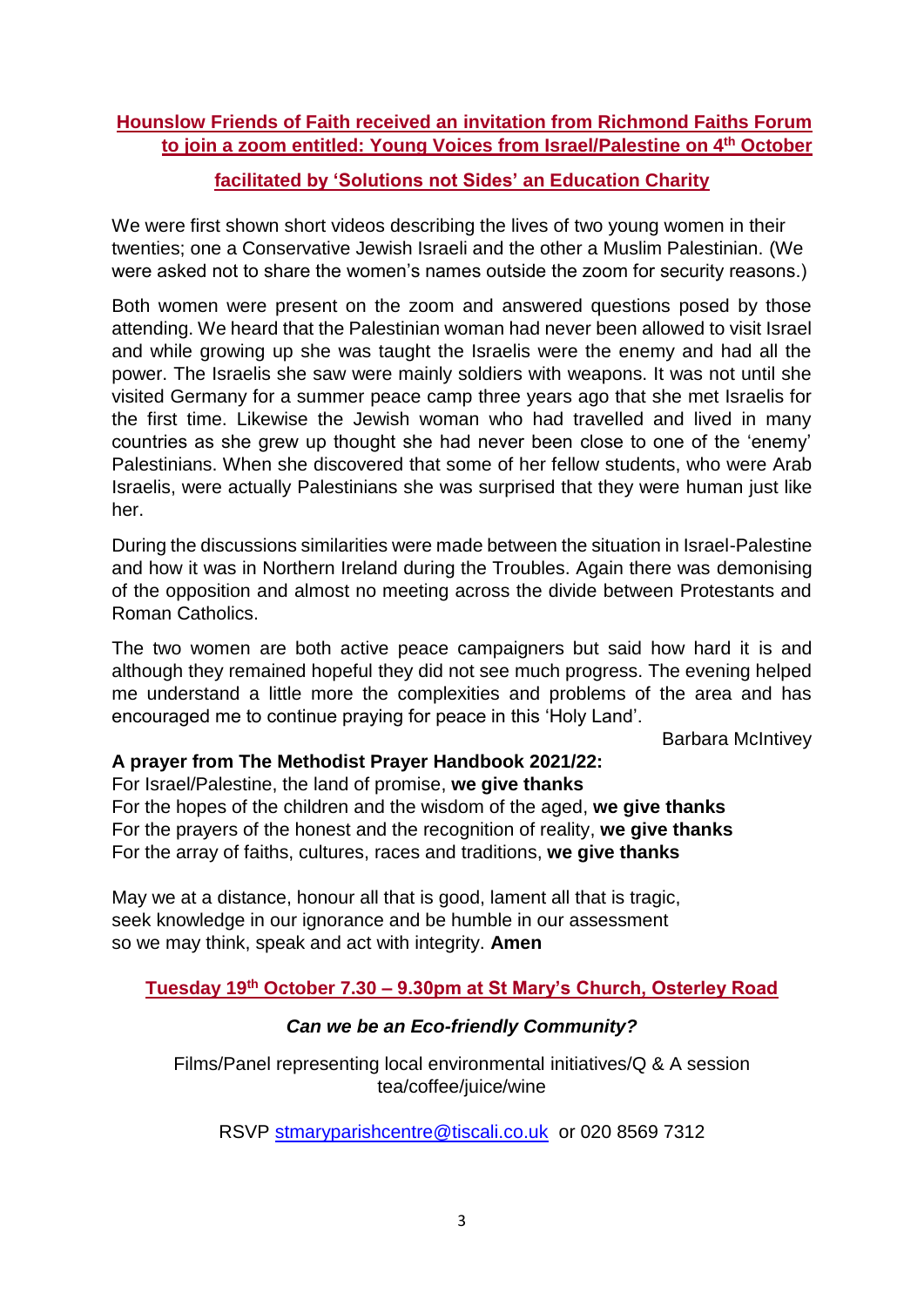Hounslow Council would like to invite you to an online discussion to celebrate

# **Wednesday 20th October 2021** 5.30pm to 7.30pm Zoom event

Reflecting this year's Black History Month theme of 'Proud to Be', the event will be a wideranging discussion about the challenges, contributions and achievements of Hounslow's Black, Asian and Minority Ethnic communities, including the important work of the Tackling Race Inequalities Members Task Group.

Representatives of community groups will talk about the history of their communities in Hounslow, as well as about how their groups were formed, challenges faced and how they overcame them. The Pakistan Welfare Association will also discuss the purpose of the BAME Consortium and what it aims to achieve.

Keynote Speakers include:

m −

- Cllr Katherine Dunne (Hounslow Council Cabinet Member for Equalities)
- Clir Lilly Bath (Chair of the Tackling Race Inequalities Members Task Group)
- Garvin Snell (Community activist and founder of the No Shame in Running youth violence charity)
- . Benjamin Busenze (Descendants community group)
- Hussein Hassan (Ilays, a non-profit organisation set up by East African community in West London)
- . Mohinder Dosanjh (Trinjan, Hounslow-based women's social and community group)
- Ata Chaudhry (Pakistan Welfare Association)

The event is FREE but must be booked in advance. Register<br>your place via Eventbrite.

**CLICK HERE TO BOOK** 

TOR

https://www.eventbrite.co.uk/e/black-history-<br>https://www.eventbrite.co.uk/e/black-historyhttps://www.eventbrite.co.uk/e/black-mail.co<br>month-theme-proud-to-be-tickets-172847319987

or email eq





www.blackhistorymonth.org.uk

To register for the Black History Month event click **[here](https://hounslow.us5.list-manage.com/track/click?u=c836c51effef2936cb32e5ec5&id=0e577ceb6b&e=f898814dc7)**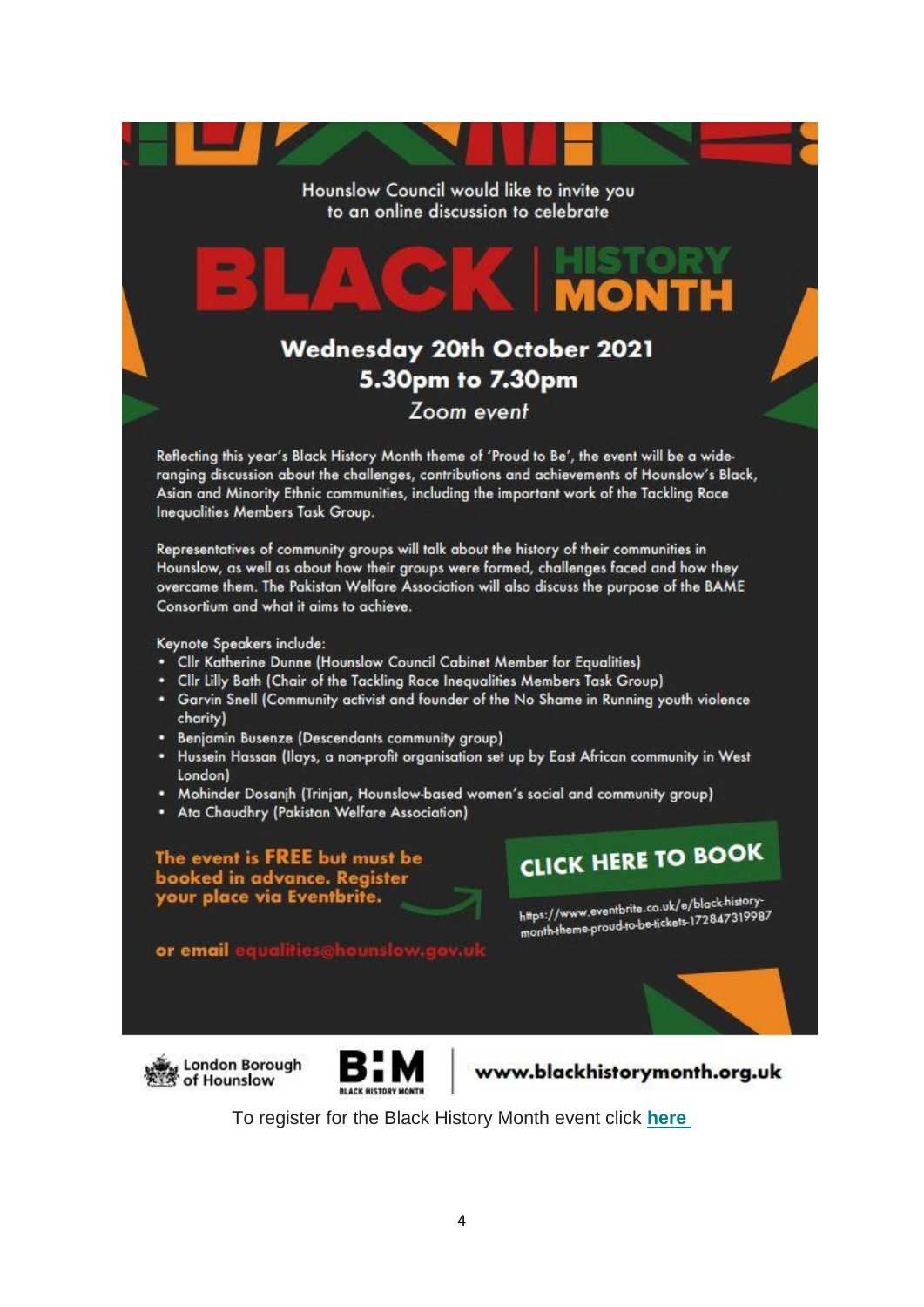### **An Introduction to Nishkam School, Osterley, West London by the Principal Tom Cragg**

I am delighted to have been asked to write a few words about our wonderful school and perhaps alter one or two preconceptions about who we are and what we stand for.

### **Who is the school for?**

We are a school with a 'Sikh ethos', but we are a multi-faith school, so you are very welcome if you are a practising Sikh or if you practise any other religion. If you do not practise any religion, you are equally welcome. This is an inclusive school for the local community and as we have expanded, we have seen a steadily increasing number of pupils from TW7 joining us.

### **A Strong Interfaith Commitment**

The Sikh faith is emphatic about respecting all religions and beliefs, and does not look to convert others. Our patron, Bhai Sahib Ji, says: "everybody on earth is part of one big family" and for me, that really encapsulates our intention to serve all groups within our community.

In our assemblies and tutor times, I always find it moving to see Sikh, Christian, Hindu, Buddhist and Muslim prayers spoken by our pupils. This is a school with a Sikh ethos but where pupils from all denominations are able to express their individual spirituality. I think that is so relevant for our pluralistic society, and a core part of our ethos at Nishkam School West London.

### **Virtues-led Education**

What also underpins everything that we do and every relationship that we have at Nishkam is our virtues, which permeate every aspect of school life:

The virtues are clear to see in the school's biggest statements and ideas:

Our name, Nishkam, meaning selfless, emphasizes that our core purpose is to serve others. Our motto:'man neeva mat uchi' meaning 'to be humble to be wise' promotes the idea that by showing greater humility, we are open to gaining greater wisdom

But the virtues are also present in our smallest daily actions: for example, offering encouragement when work is a challenge (kindness), taking pride in our appearance (cleanliness) or showing courtesy around the school building.

And the virtues apply to everyone:

Staff have to reflect on their journey with the virtues and we also run workshops to explore with parents how the language of virtues might work at home.

It is by instilling this strong moral code in all members of our community, and using it as our starting point, that we aim to create not only great students but also great people.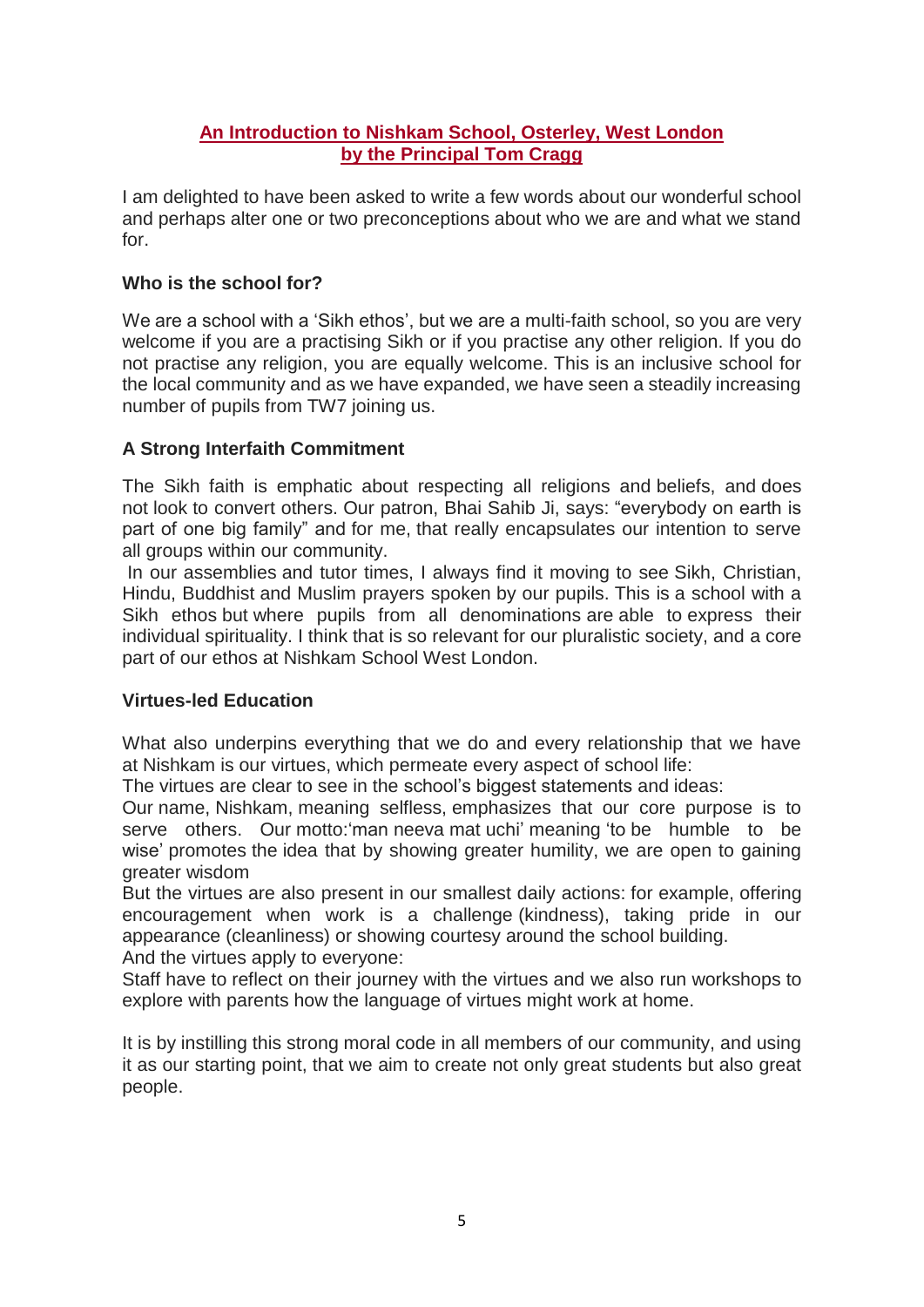

If you wish to find out more about Nishkam School West London, please contact us at [Enquiries.NSWL@nishkamschools.org](mailto:Enquiries.NSWL@nishkamschools.org)

### **New Books about the Climate Crisis**

Charanjit Ajit Singh has contributed to both the books below which are edited by Dr Christina Nellist – Printed in Hardback cost £67.9[9](https://www.amazon.co.uk/Climate-Crisis-Sustainable-Creaturely-Care/dp/1527574210/ref=sr_1_2?dchild=1&keywords=climate+crisis+and+creaturely+care&qid=1633027480&s=books&sr=1-2)

# **[Climate Crisis and Sustainable Creaturely Care: Integrated Theology,](https://www.amazon.co.uk/Climate-Crisis-Sustainable-Creaturely-Care/dp/1527574210/ref=sr_1_2?dchild=1&keywords=climate+crisis+and+creaturely+care&qid=1633027480&s=books&sr=1-2)  [Governance and Justice](https://www.amazon.co.uk/Climate-Crisis-Sustainable-Creaturely-Care/dp/1527574210/ref=sr_1_2?dchild=1&keywords=climate+crisis+and+creaturely+care&qid=1633027480&s=books&sr=1-2)**

and **Climate Crisis and Creation Care: Historical Perspectives, Ecological Integrity and Justice.**

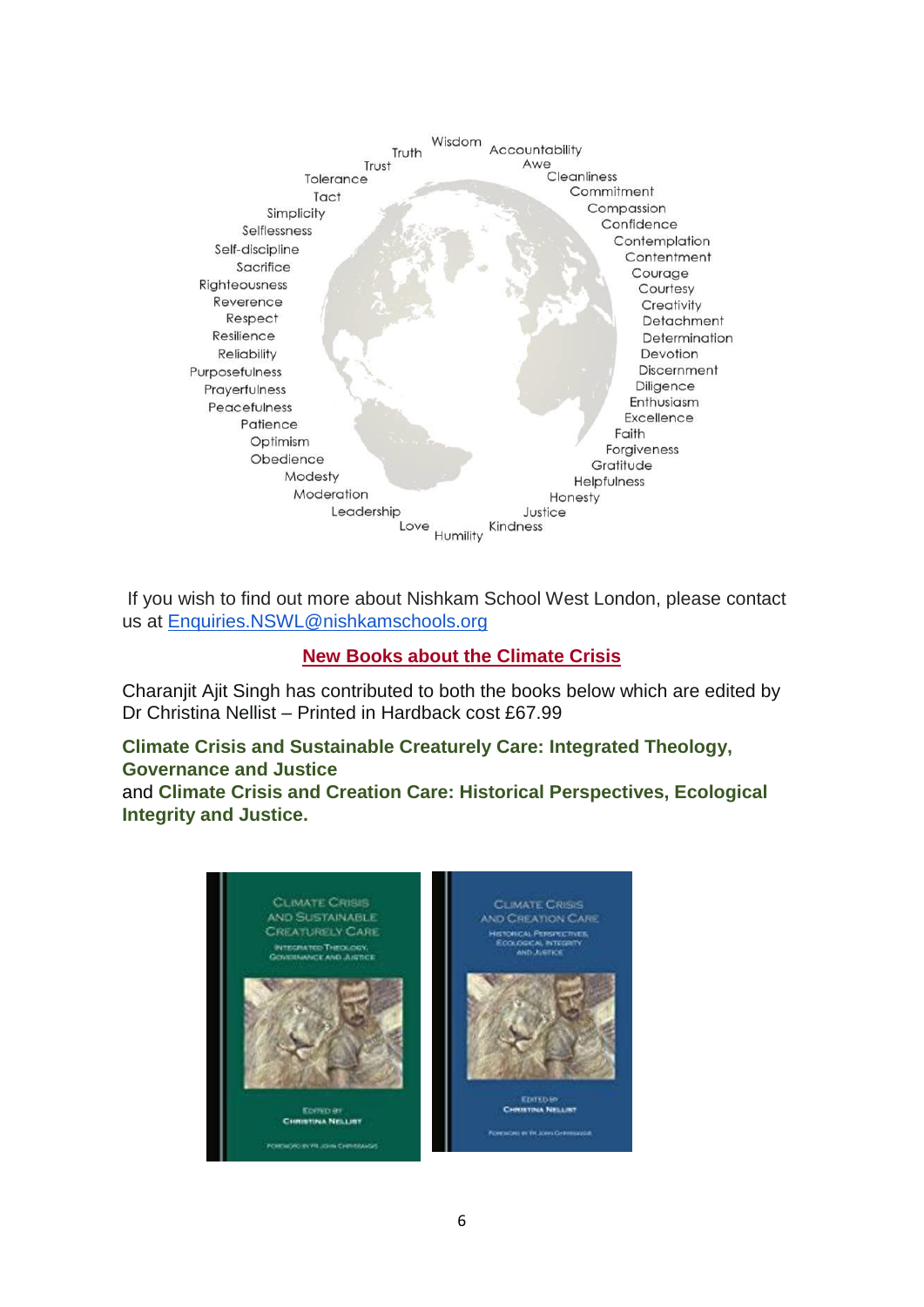**Statement from faith leaders and leading scientists who met at the Vatican**  Link to read full statement below: <https://www.gov.uk/government/news/holy-see-faith-and-science-an-appeal-for-cop26>

### **Peace Leaflet Ahmadiyya Muslim Women's Association**

This leaflet presents the **Islamic teachings of peace, love, mercy, justice, tolerance, and fulfilment of everyone's rights** – all of these are key to establishing peace in every nation in the world. Please find the link to the leaflet here:<https://lajna.org.uk/wp-content/uploads/2021/09/tabligh-peace-leaflet.pdf>

The Promised Messiah (peace be upon him) who is founder of the Ahmadiyya Muslim Community said: *"Treat all the creation of God with such deep love as though they are your close family members. Treat mankind in the same way that a mother treats her child. This is the way you should be and not that you help someone only so that you can attain benefit or take a favour in return."* 

The fifth Successor of the Promised Messiah has championed **the need for universal human rights and justice for all.** He has written to and met with world leaders and has travelled around the world to spread the message of peace and unity, delivering **keynote addresses at Capitol Hill in USA, the EU Parliament, Canadian National Parliament, the UNESCO Headquarters** in Paris and various other establishments, enlightening the world about the true teachings of Islam. He said*: "I pray that a spirit of service to humanity takes permanent root in society, so that we protect our future and leave behind a better world for our children and coming generations to live in."*

### **Hosts needed for Survivors of Modern Slavery**

**Hope at Home** is a hosting scheme for survivors of modern slavery based in the UK. Survivors needing accommodation are matched with volunteer host families in the community to provide temporary bedspaces and a welcoming environment.

As you can imagine, a large number of referrals are received from organisations in London and the surrounding areas but there are not the number of hosts to match the demand. Here are two events for people to find out more about modern slavery and how they can make a difference:

- 19<sup>th</sup> October at 7:30pm held over zoom. The information and sign up link is **[here.](https://www.eventbrite.co.uk/x/explore-hosting-with-hope-at-home-tickets-170288390159)** This session is only one hour and there is no obligation for those joining to sign up to anything!
- 18<sup>th</sup> November 7:30pm at Best Western Swiss Cottage Hotel, London. The information and sign up link is **[here.](https://www.eventbrite.co.uk/e/modern-slavery-our-response-tickets-180757449397)** This is an in-person event with a guest speaker from the Human Trafficking Foundation as well as refreshments. Again, there is no obligation for anyone to sign up – it is simply an information session.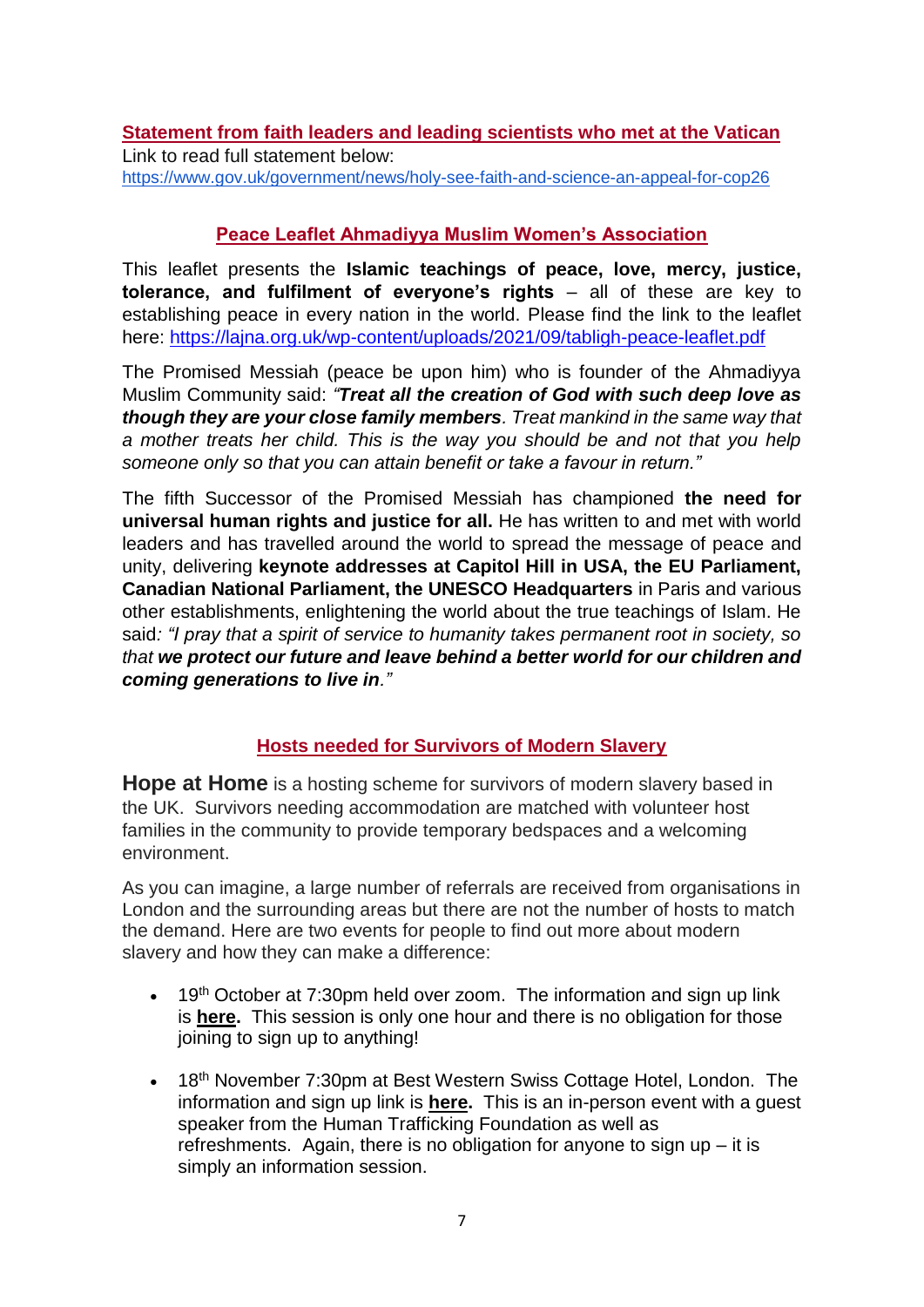### **Some actions proposed by the Metropolitan Police following the murder of Sarah Everard:**

 We will soon publish a new strategy for tackling violence against women and girls. This will outline how we will prioritise action against sexual and violent predatory offenders. 

 We have established specialist Predatory Offender Units and since last November they have arrested more than 2,000 suspects for domestic abuse, sex offences and for child abuse. 

 The Met is growing and we are deploying 650 new officers into busy public places, including those where women and girls often lack confidence that they are safe. 

 We are also stepping up reassurance patrols and providing an increased police presence where it is most needed by identifying key "hotspot" locations for offences of violence and harassment. We are allocating officers solely for patrol in those areas. 

 Understanding the concerns of women in London is really important to us and we are undertaking a range of activities so we can better listen and respond.

### The HFOF secretary sent the following message to the local Faith Liaison Team:

*On behalf of Hounslow Friends of Faith I am sending you this message to say how much our on-going relationship with your team is valued, as is the support you offer to the local communities in Hounslow. We have the utmost confidence in your integrity and commitment to community harmony and safer neighbourhoods for everyone. Sadly the recent revelations about some police officers' horrific behaviour towards women will have caused a loss of trust in the police in general for some people.*

*You are in our thoughts and prayers*.

### **Free Ascentis Level 3 Qualification in English for Literacy and Language Teaching**

• Eligibility Criteria: Candidates must be 18+, reside in London and earn below London Living Wage [£21,800]

• Course Delivery: 10-week intensive online course. Two groups of up to 10 candidates commence every two weeks

• Upon completion candidates are able to volunteer with Twin Group for up to 28 days per calendar month should they wish to volunteer

We are currently working with the Mayor of London in order to support London's voluntary and community groups who deliver English language activities and support ESOL learners, from conversation clubs to ESOL classes. One in three Londoners were born outside the UK, and more than 300 languages are currently spoken on our streets. The Mayor has described the importance of English communications and the need for government and cities to improve the level of support that we provide to learners.

With this in mind, we have been provided with funding which enables us to offer free Level 3 Qualifications for ESOL Teachers, Volunteers and Teaching Assistants.

For further information please visit our website: [https://www.twinemployment.com/our](https://www.twinemployment.com/our-programmes/esol-teacher-qualification)[programmes/esol-teacher-qualification.](https://www.twinemployment.com/our-programmes/esol-teacher-qualification)

Or contact **Adam Koodoruth** Employment Consultant by phone on 07563 027 092 or by email: [akoodoruth@twinkuk.com](mailto:akoodoruth@twinkuk.com)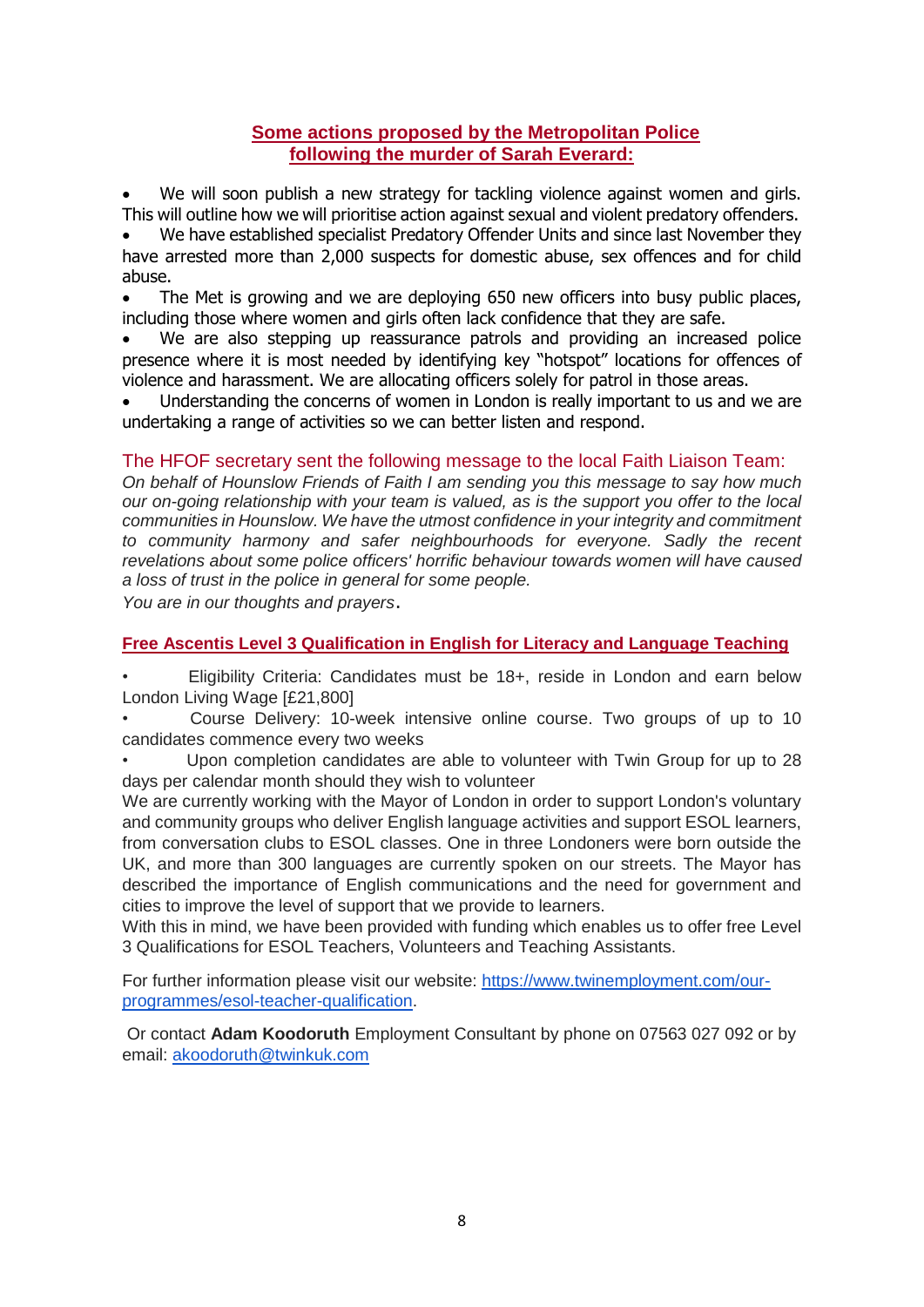### **Best wishes to all who will be observing days of special significance:**

### **October**

**6th – 15th Hindu:** NAVARATI

**11th – 15th Hindu:** DURGA PUJA

**14th – 15th Hindu:** DASSEHRA / VIJAYA DASHAMIPUJA

Navaratri means 'nine nights', which is how long the festival lasts. In Northern India the performance of the Ram Lila during Navaratri commemorates Rama's victory over Ravana, the demon king of Sri Lanka. The day after the end of Navaratri is celebrated as the 'victorious tenth' (Vijaya Dashami) and huge figures of Ravana are filled with fireworks and burned on Ram Lila grounds (public areas). In the UK some temple congregations carry this out on a smaller scale. Elsewhere the goddess Durga is worshipped on the eighth day. Panjabis mark the day by giving food and other items to young girls.

### **10th – 17th** WEEK OF PRAYER FOR WORLD PEACE

Prayers from the literature of several different world religions are published each year in a special leaflet. They are composed and used by many different religious communities.

**19th Muslim:** Prophet MUHAMMAD'S Birthday (Sunni) **24th November** (Shia)

**19th Buddhist:** ANAPANASATI DAY The last day on which the Kathina may be held. On the final day of the three months long Rains Retreat, a Kathina robe is made of patches of cloth. It is presented to a particularly deserving or virtuous monk, in a ceremony conducted by four of his colleagues.

### **20th Buddhist:** PAVARANA DAY

The last day of the Rains Retreat (the *Vassa*) is known as *Pavarana* Day or 'Leaving the *Vassa'*. *Pavarana* means 'to invite' and on this day monks who have completed the Retreat invite their fellows to admonish them for any failings. It is also known as '*Sangha* Day'.

**20th Sikh:** Conferring Guruship on the GURU GRANTH SAHIB in 1708

**31st Pagan:** HALLOWEEN Traditional activities include trick-or-treating, bonfires, costume parties and carving jack-o-lanterns.

### **November**

**1**st **Christian: ALL SAINTS' DAY Saints and Martyrs remembered.** 

**2 Christian: All SOULS' DAY All departed faithful Christians remembered.** 

 $4<sup>th</sup>$ **th Hindu/Jain:** DIVALI / DIWALI / DEEPAVALI Hindu New Year Festival

**4 Sikh: DIVALI / BANDI CHHOR DIVAS Sikhs also celebrate Divali since Guru** Hargobind, the sixth Guru, was released from Gwalior prison on this day.

**14th** REMEMBRANCE SUNDAY the Sunday nearest to Armistice Day, devoted to remembering the dead of the two World wars and subsequent conflicts.

**14th – 21st** INTERFAITH WEEK seeks to strengthen good inter-faith relations, increase awareness of the different and distinct faith communities, and increase understanding between people of religious and non-religious beliefs.

**19th Sikh:** BIRTHDAY OF GURU NANAK **(1469 CE)**